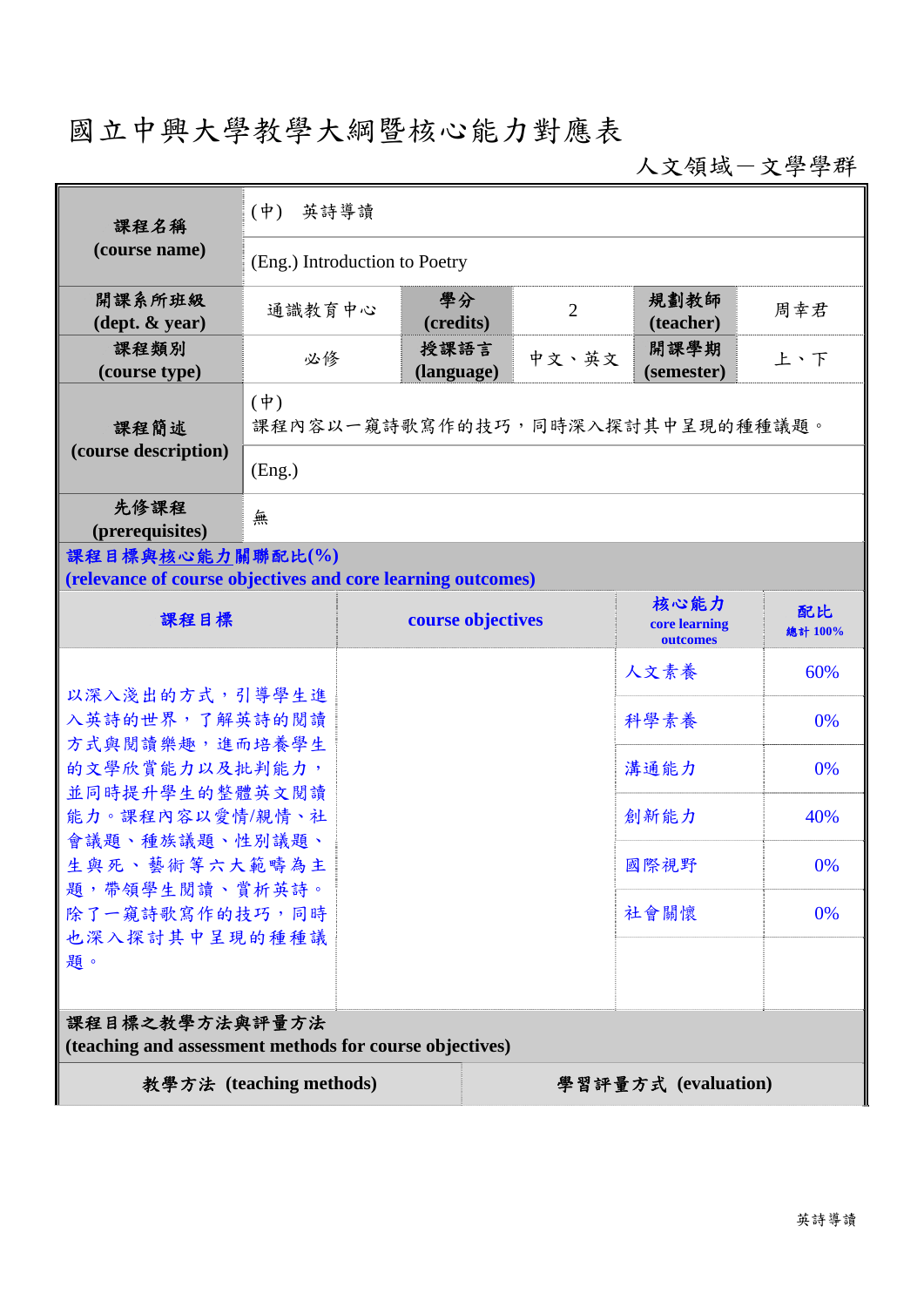| 講授<br>討論/報告                                                                  |                                                              |                                                                                                       | 期中考 40%<br>期末考 40%<br>其他(出席率): 20% |  |  |  |
|------------------------------------------------------------------------------|--------------------------------------------------------------|-------------------------------------------------------------------------------------------------------|------------------------------------|--|--|--|
| 授課內容(單元名稱與內容、習作 / 考試進度、備註)<br>(course content and homework / tests schedule) |                                                              |                                                                                                       |                                    |  |  |  |
|                                                                              | 週次                                                           | 課<br>授                                                                                                | 大<br>綱                             |  |  |  |
|                                                                              | $\mathbf{1}$                                                 | Introduction                                                                                          |                                    |  |  |  |
|                                                                              | $\overline{2}$                                               | Love poems: "How Do I Love Thee?"; "The Flea"                                                         |                                    |  |  |  |
|                                                                              | 3                                                            | "Summer Love"; "Wild Nights—Wild Nights!"                                                             |                                    |  |  |  |
|                                                                              | 4                                                            | "A Red Red Rose"; "The Sick Rose"                                                                     |                                    |  |  |  |
|                                                                              | 5                                                            | "The Passionate Shepherd to His Love"; "The Nymph's Reply to the Shepherd"                            |                                    |  |  |  |
|                                                                              | 6                                                            | "That time of year thou mayst in me behold"; "At the San Francisco Airport"                           |                                    |  |  |  |
|                                                                              | $\tau$                                                       | Social issue: "London"; "The golf links lie so near the mill"                                         |                                    |  |  |  |
|                                                                              | 8                                                            | "Dover Beach"; "Buffalo Bill's"                                                                       |                                    |  |  |  |
|                                                                              | 9                                                            | "The Ruined Maid"; "We Real Cool"                                                                     |                                    |  |  |  |
|                                                                              | 10                                                           | Mid-term Exam                                                                                         |                                    |  |  |  |
|                                                                              | 11                                                           | Racial issue: "Emmett Till"; "Harlem"                                                                 |                                    |  |  |  |
|                                                                              | 12                                                           | Gender issue: "Barbie Doll": "Sonnet: The Ladies' Home Journal";<br>"The Silence of Women"            |                                    |  |  |  |
|                                                                              | 13                                                           | "My Last Duchess"; "Ulysses Embroidered"                                                              |                                    |  |  |  |
|                                                                              | 14                                                           | Life and Death: "Morning Song"; "The Raven"                                                           |                                    |  |  |  |
|                                                                              | 15                                                           | "Do Not Go Gentle into That Good Night"; "Sir Patrick Spens";<br>"Thinking about Bill, Dead of AIDS"  |                                    |  |  |  |
|                                                                              | 16                                                           | Art/Eternity: "When I consider how my light is spent";<br>"My life had stood—a loaded gun"            |                                    |  |  |  |
|                                                                              | 17                                                           | "On First Looking into Chapman's Homer"; "Ode on a Grecian Urn";<br>"Ode on a Grecian Urn Summarized" |                                    |  |  |  |
|                                                                              | 18                                                           | Final exam                                                                                            |                                    |  |  |  |
| 教科書&参考書目(書名、作者、書局、代理商、說明)<br>(textbook & other references)                   |                                                              |                                                                                                       |                                    |  |  |  |
| 講義印製                                                                         |                                                              |                                                                                                       |                                    |  |  |  |
|                                                                              | 課程教材(教師個人網址請列在本校內之網址)<br>(teaching aids & teacher's website) |                                                                                                       |                                    |  |  |  |